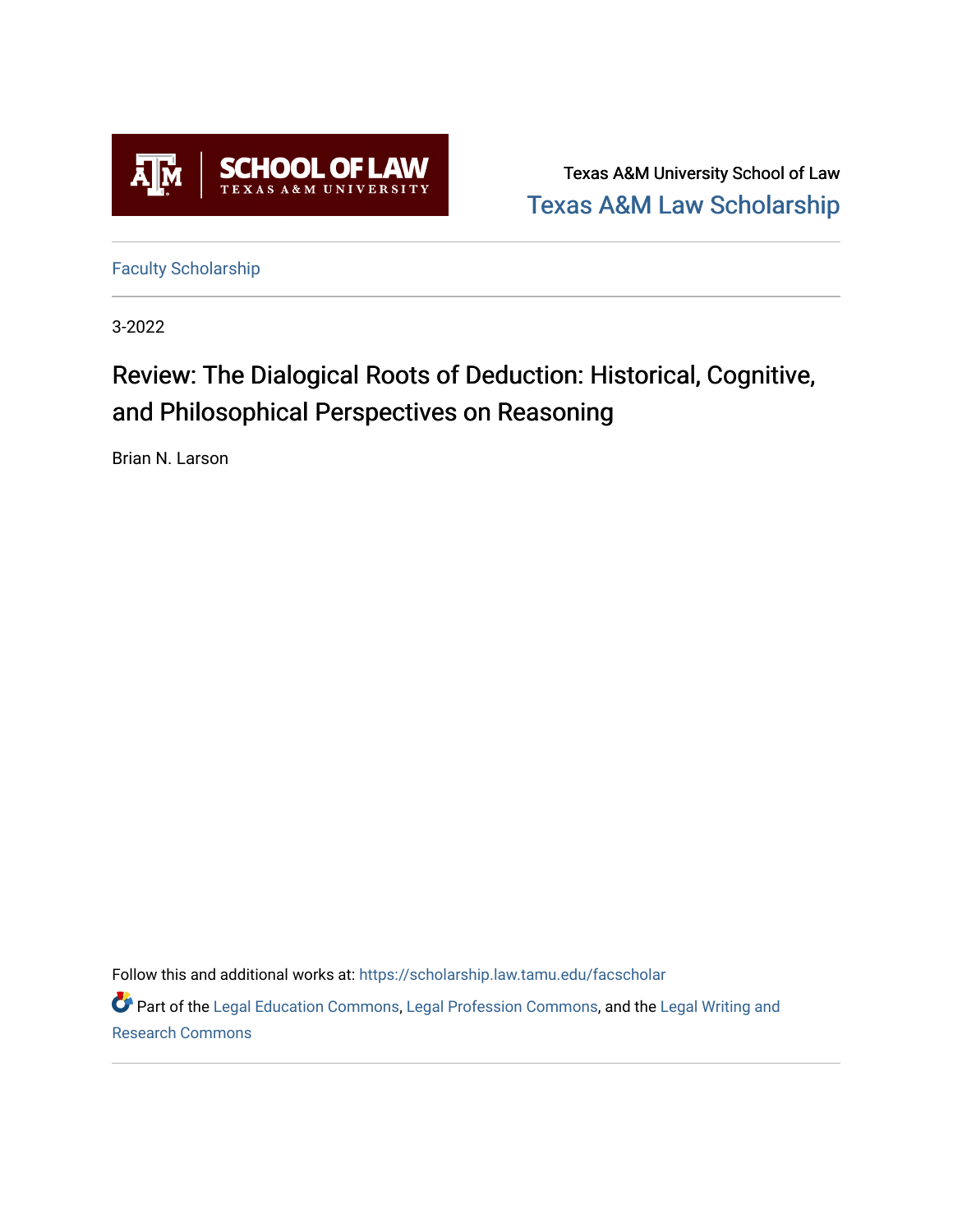# THE DIALOGICAL ROOTS OF DEDUCTION: HISTORICAL, COGNITIVE, AND PHILOSOPHICAL PERSPECTIVES ON REASONING, CATARINA DUTILH NOVAES (CAMBRIDGE UNIVERSITY PRESS 2021), 271 PAGES

Reviewed by Brian N. Larson\*

Many legal scholars argue that deduction is at the center of legal reasoning.1 It also holds pride of place in legal-writing and legaltheory texts.2 Some, on the other hand, have argued that deduction is not central—or at least not necessary—to the process of legal reasoning.3 Others have gone further, arguing that deduction and the IRAC or CREAC organizational paradigm4 are hallmarks of an oppressively racist and misogynistic legal system.5 This review is no

<sup>\*</sup> Brian N. Larson, J.D., Ph.D. is an Associate Professor of Law and Arts and Humanities Fellow at Texas A&M University School of Law.

<sup>1</sup> *See, e.g.,* LARRY ALEXANDER & EMILY SHERWIN, DEMYSTIFYING LEGAL REASONING 64 (2008) (identifying deduction as one of three forms of reasoning applicable to law, along with "empirical reasoning" and "moral reasoning through the method of reflective equilibrium"); RICHARD A. POSNER, THE PROBLEMS OF JURISPRUDENCE 42 (1990) ("[M]ost legal questions *are* resolved syllogistically.") On the difference between *syllogism*  and *deduction*, see *infra* text accompanying notes 21–26.

<sup>2</sup> *See, e.g.,* LINDA H. EDWARDS, LEGAL WRITING: PROCESS, ANALYSIS, AND ORGANIZATION 78–79 (7th ed. 2018); DAVID S. ROMANTZ & KATHLEEN ELLIOTT VINSON, LEGAL ANALYSIS: THE FUNDAMENTAL SKILL 65–66 (2d ed. 2009).

<sup>3</sup> Aristotle, *Nicomachean Ethics 1.3*, *in* 19 ARISTOTLE IN 23 VOLUMES (Harris Rackham trans., 1934), http://www.perseus.tufts.edu/hopper/ text?doc=Perseus%3Atext%3A1999.01.0054%3Abekker%20page%3D1094 [https://perma.cc/67P3-2PUQ] ("It is equally unreasonable to accept merely probable conclusions from a mathematician and to demand strict demonstration from an orator."); Brian N. Larson, *Law's Enterprise: Argumentation Schemes and Legal Analogy*, 87 U. CIN. L. REV. 663, 683 (2019); LLOYD WEINREB, LEGAL REASON: THE USE OF ANALOGY IN LEGAL ARGUMENT 86 (2d ed. 2016).

<sup>4</sup> ROMANTZ & VINSON, *supra* note 2, at 120 (characterizing IRAC and CREAC as "organizational paradigms").

<sup>5</sup> Elizabeth Berenguer, Lucy Jewel & Teri A. McMurtry-Chubb, *Gut Renovations: Using Critical and Comparative Rhetoric to Remodel How the Law Addresses Privilege and Power*, 23 HARV. LATINX L. REV. 205, 205– 06 (2020) (criticizing "traditional legal rhetoric," which "uses deductive reasoning in the form of a syllogism, illustrated by the well-known law school acronym IRAC"); Catherine E. Hundleby, *Feminist Perspectives on Argumentation* § 3.1, THE STANFORD ENCYCLOPEDIA OF PHILOSOPHY (Edward N. Zalta ed. spring 2021 ed.), https://plato.stanford.edu/archives/ spr2021/entries/feminism-argumentation [https://perma.cc/CYB9-PHJS]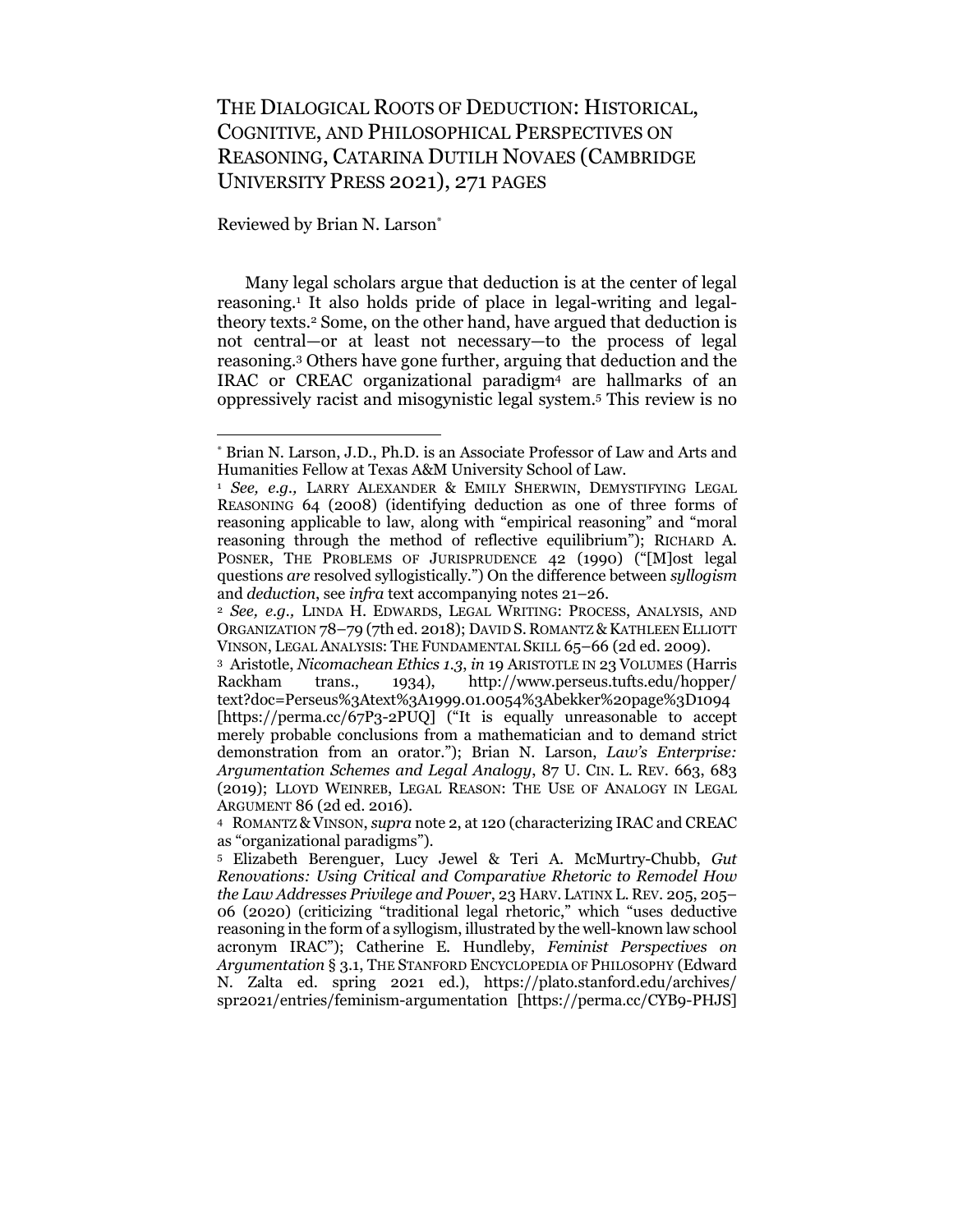place to rehearse or extend those arguments, but Catarina Dutilh Novaes' book *The Dialogical Roots of Deduction: Historical, Cognitive, and Philosophical Perspectives on Reasoning*<sup>6</sup> is essential for understanding them, for understanding what deduction is, has been, and perhaps should be. Of course, as Dutilh Novaes says, "it is not surprising that philosophers, mathematicians, and scientists would be impressed by the deductive method, with its allure of certainty and its promise of unshakable foundations."7 This review does not take special pains to evaluate Dutilh Novaes' principal claims. <sup>8</sup> Instead, my evaluation is that this book succeeds broadly in achieving her hopes that the reader leaves "with a richer, more nuanced conception of deduction,"9 including "obtain[ing] a better appreciation of how much of a cognitive oddity deduction really is."10 So if you talk about what lawyers, judges, and your students do as "deduction," "deductive," "syllogisms"' or "syllogistic," you should read this book just to be sure you know what you're talking about.

Dr. Catarina Dutilh Novaes is a professor of philosophy in the Faculty of Humanities, Reasoning, and Argumentation at Vrije

<sup>(</sup>discussing work of Andrea Nye considering "certain historical points when deductive logic's operation as the default interpretive mechanism for arguments may have had an oppressive influence").

<sup>6</sup> CATARINA DUTILH NOVAES, THE DIALOGICAL ROOTS OF DEDUCTION: HISTORICAL, COGNITIVE, AND PHILOSOPHICAL PERSPECTIVES ON REASONING (2021).

<sup>7</sup> *Id.* at 4. She could certainly have included lawyers and judges in this list.

<sup>8</sup> Though I feel comfortable saying that her reasoning supports the conclusions she draws from the premises with which she starts, I am not really qualified to evaluate the quality of those premises or the alternative premises and explanatory hypotheses that other theorists of logic might put forward in response to Dutilh Novaes. *But see generally* Bruno Ramos Mendonça, *The Dialogical Roots of Deduction: Historical, Cognitive, and Philosophical Perspectives on Reasoning*, 44 MANUSCRITO: REVISTA INTERNACIONAL DE FILOSOFIA 157 (2021) (book review), https://doi.org/10.1590/0100-6045.2021.V44N2.BM [https://perma.cc/ 49K7-P6GB] (reviewing the substance of DUTILH NOVAES, *supra* note 6, favorably).

<sup>9</sup> *Id.* at 237.

<sup>10</sup> *Id.* at 236.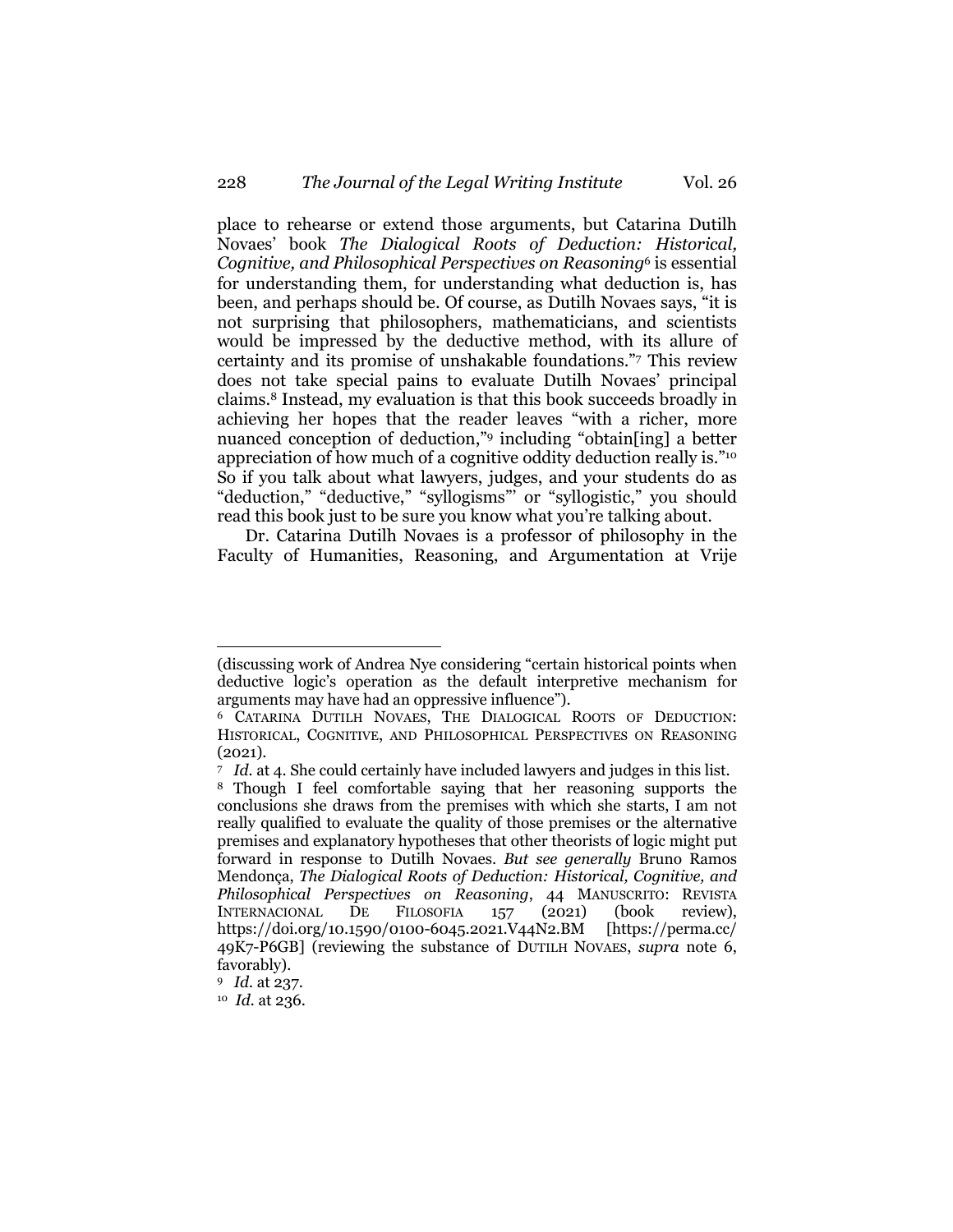Universiteit Amsterdam.11 Dutilh Novaes was born and received her early university training in Brazil before moving to the Netherlands for her graduate training.12 One focus of her research is the philosophy and history of logic.13 She is also a contemporary theorist on argumentation and critical theory, among whose works are attempts to bring the work of Rudolph Carnap (a leading figure in the logical positivist movement) into conversation with Michel Foucault (one of the twentieth century's leading critical theorists);14 and to position contemporary critical philosopher Sally Haslanger's "ameliorative analysis" against the work of Carnap.15 Dutilh Novaes is well situated to write a book with the scope she takes on here.

Dutilh Novaes' principal claim is that "deduction has dialogical roots, and . . . these dialogical roots are still largely present both in theories and in practices where deduction features prominently."16 For Dutilh Novaes, deduction is a "cognitive technology,"17 not to "be viewed as genetically encoded, but rather as a product of cultural processes."18 On my view, she asserts that the dialogical contexts in which deduction appears drive the motivation to use it, its participants, and the arguments that they produce. Discussing

<sup>16</sup> DUTILH NOVAES, *supra* note 6, at ix; *see id.* at 29.

<sup>11</sup> *Prof. Dr. Catarina Dutilh Novaes*, VRIJE UNIVERSITEIT AMSTERDAM, https://research.vu.nl/en/persons/catarina-dutilh-novaes [https://perma. cc/PTK3-Q7VL] (last visited Dec. 10, 2021).

<sup>12</sup> *About,* Catarina Dutilh Novaes (Mar. 19, 2019), https://www.cdutilhnovaes.com/ about [https://perma.cc/Z8GF-YZZ6].

<sup>&</sup>lt;sup>13</sup> E.G., THE CAMBRIDGE COMPANION TO MEDIEVAL LOGIC (Catarina Dutilh Novaes & Stephen Read eds., 2016); Catarina Dutilh Novaes, *A Dialogical Conception of Explanation in Mathematical Proofs*, *in* THE PHILOSOPHY OF MATHEMATICS EDUCATION TODAY 81 (Paul Ernest ed., 2018); Matthew Duncombe & Catarina Dutilh Novaes, *Dialectic and Logic in Aristotle and his Tradition*, 37 HIST. & PHIL. OF LOGIC 1 (2016).

<sup>14</sup> Catarina Dutilh Novaes, *Carnap Meets Foucault: Conceptual Engineering and Genealogical Investigations*, INQUIRY (Dec. 17, 2020), https://www.tandfonline.com/doi/full/10.1080/0020174X.2020.1860122 [https://perma.cc/2K25-VYH5].

<sup>15</sup> Catarina Dutilh Novaes, *Carnapian Explication and Ameliorative Analysis: A Systematic Comparison*, 197 SYNTHESE 1011, 1011 (2020).

<sup>17</sup> *Id.* at 26, 28 ("[M]ore specifically, it is a technical/theoretical concept (a term of art), restricted to circles of specialists (philosophers, logicians, mathematicians).").

<sup>18</sup> *Id.* at xii.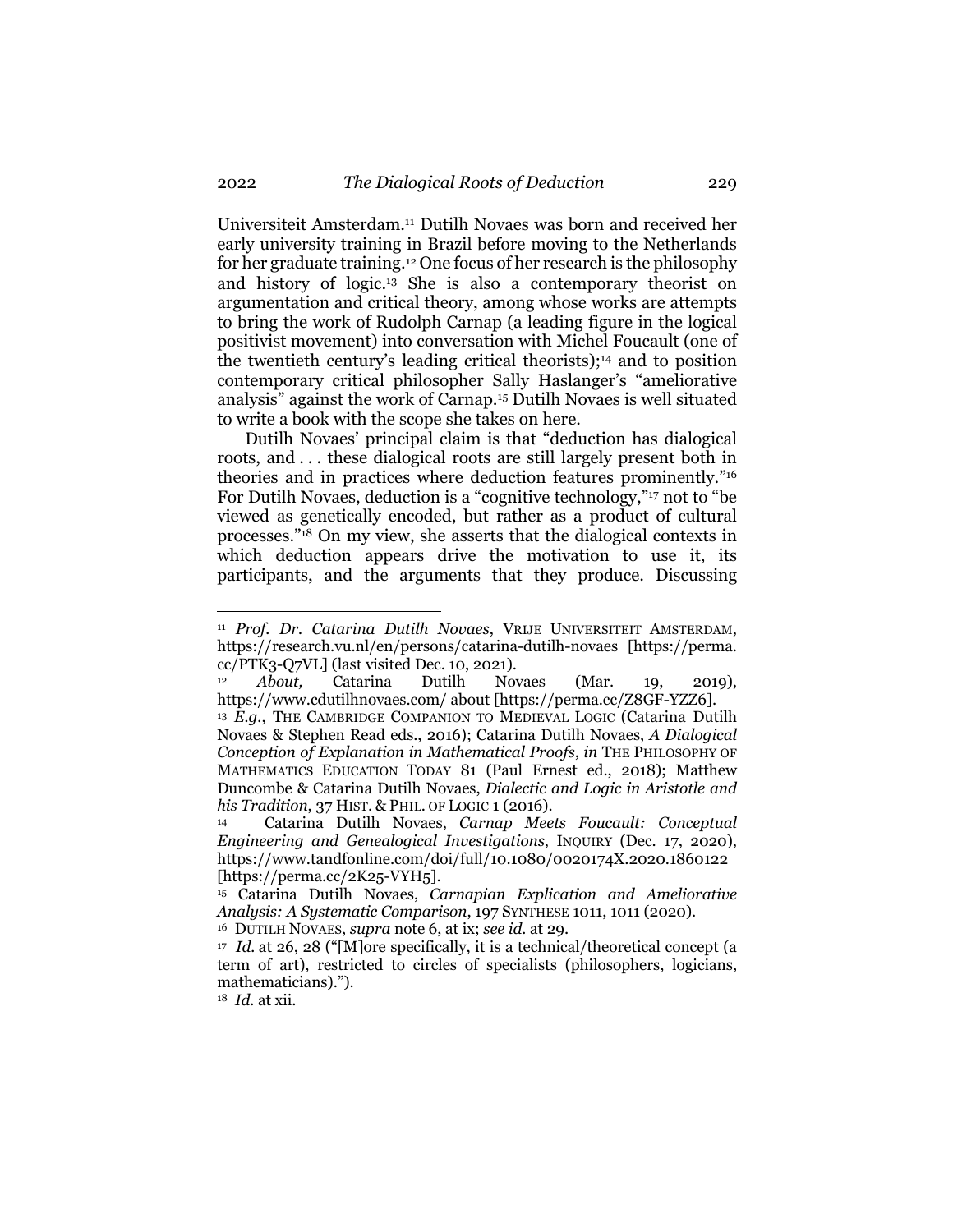deduction this way sets it in opposition to Kant and modern thinkers who follow him, for whom "logic pertains above all to the structure of thought as such and the operations of the mind."19 Dutilh Novaes attempts to show that conceptualizing deduction as dialogic sheds light on its philosophy, history, and cognitive nature.<sup>20</sup>

The balance of this review addresses matters in the book that should be of particular interest to readers in the legal rhetoric and communication community. First, it addresses some concepts central to Dutilh Novaes' effort. Second, it surveys the book's organization, identifying some key observations and conclusions that she supports with careful evidence and argumentation. Third, it addresses Dutilh Novaes' attention to non-European and non-Western research and logical traditions. Finally, it considers some difficult and technical passages, noting those readers should work through because the payoff is worth it and others I believe readers in our field might skip.

## **A. Concepts Central to Dutilh Novaes' Effort**

Because Dutilh Novaes' book is about deduction, and because (as noted above) terms like "deduction" and "syllogism" are bandied about in the law, it would help to have some clear sense of what each of these terms means, both within and outside of Dutilh Novaes' treatment. She first defines a deductive argument as "(i) a stepwise process, (ii) where each step 'follows logically' (iii) from assumed or previously established statements."21 This is much like the proof or

<sup>19</sup> *Id.* at 146; *see id.* at 19 ("[T]he idea that deductive logic provides the canons for human agents . . . to manage their cognitive lives arguably only became fully articulated in the work of Immanuel Kant . . . .").

<sup>20</sup> *Id.* at 29–33; *id.* at 32 ("The three key properties of a deductive argument described in Chapter 1 can then all be given a natural dialogical explanation . . . ."); *id.* at 33 ("[D]eductive reasoning should be conceptualized as dialogic also at the cognitive level, and this conceptualization would lead to better learning outcomes."); *id.* at 34 ("[S]ocial dynamics of proof in mathematics communities roughly follow the dialectic of proofs and refutations described by Lakatos . . . and are thus essentially dialogical.") (citing IMRE LAKATOS, PROOFS AND REFUTATIONS: THE LOGIC OF MATHEMATICAL DISCOVERY (1976)).<br><sup>21</sup> *Id.* at 5.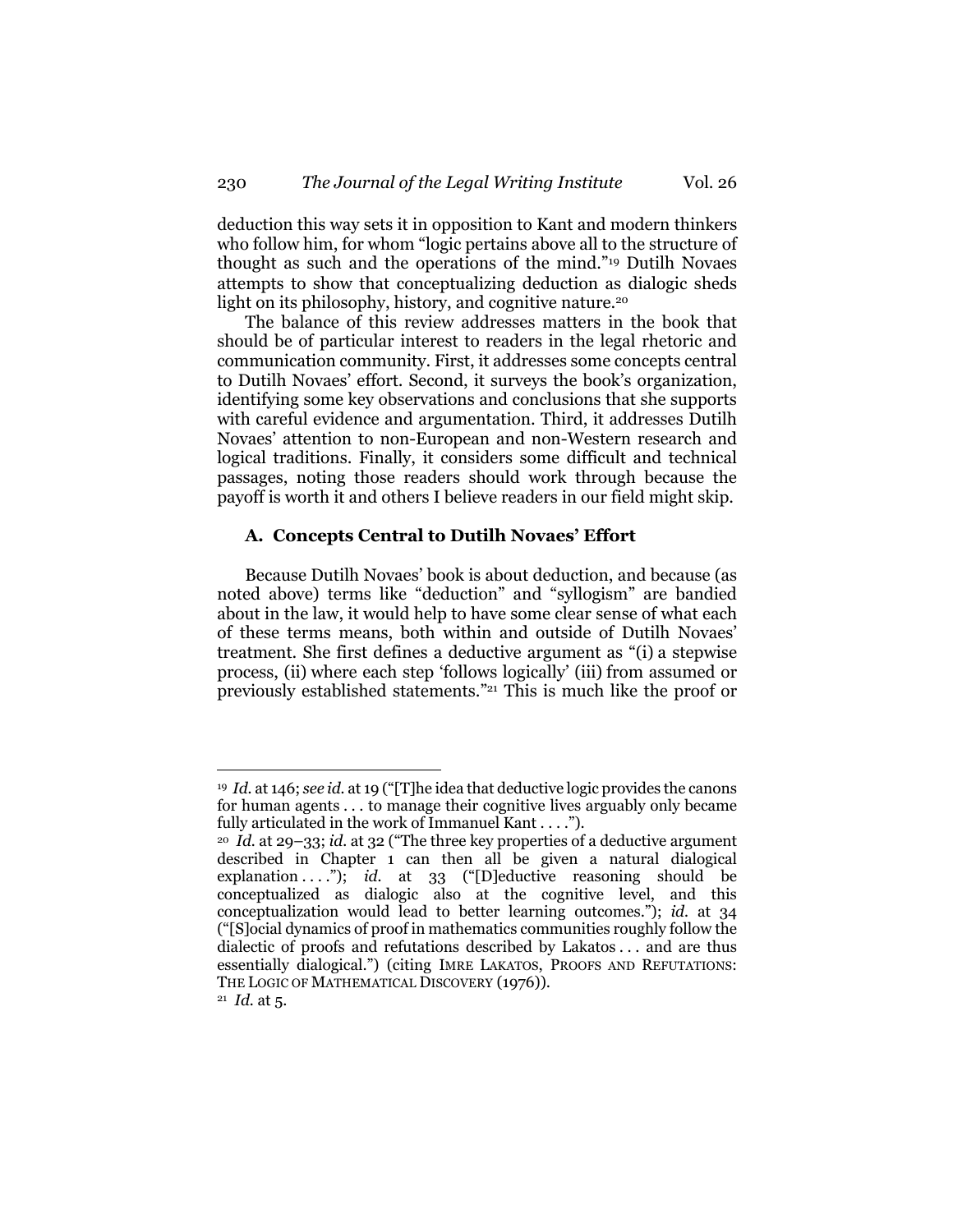"apodeixis" of classical logic, where each step is a deduction, but the discourse consists of many such steps.22

Aristotle is credited with being the first in the world to formalize a system of deductive reasoning, which he referred to as "*sullogismos.*"23 How to translate that term from his Greek is a matter of difficulty, as Dutilh Novaes explains:

> 'Deduction' may be too broad, as Aristotle's definition of a syllogism excludes some arguments that we would be prepared to describe as deductions (e.g. single-premise arguments). But 'syllogism' is too narrow in that it is strongly associated with the restricted class of arguments for which Aristotle develops a formal theory in the *Prior Analytics*, restricted to categorical sentences of the A, E, I, and O forms.24

The A, E, I, and O forms to which Dutilh Novaes refers here are the four types of categorical sentences that Aristotle worked with in the *Prior* Analytics:

A: All A is B. E: No A is B. I: Some A is B. O: Some A is not B.

So, an example of a valid *sullogismos* from Aristotle's perspective is this: All B are A; some B are C; therefore, some C are A. <sup>25</sup> Note that

<sup>22</sup> *See* Robin Smith, *Aristotle's Logic*, *in* STANFORD ENCYCLOPEDIA OF PHILOSOPHY (Edward N. Zalta ed., Fall 2020), https://plato.stanford.edu/ archives/fall2020/entries/aristotle-logic/ [https://perma.cc/N6LC-HF7F]; Christoph Rapp, *Aristotle's Rhetoric*, STANFORD ENCYCLOPEDIA OF PHILOSOPHY (Edward N. Zalta ed., Spring 2010), https://plato.stanford. edu/archives/spr2010/entries/aristotle-rhetoric/ [https://perma.cc/548E-S6HS]. 23 *See* ARISTOTLE, PRIOR ANALYTICS 229–235 app. I (Robin Smith trans.,

Hackett Publ'g Co., 1989); *see* DUTILH NOVAES, *supra* note 6, at 109 ("This theory is rightly described as the first regimentation of deductive reasoning in the history of logic, and thus as the first logical theory as such.").

<sup>24</sup> DUTILH NOVAES, *supra* note 6, at 110 n.1.

<sup>25</sup> ARISTOTLE, *supra* note 23, at 5 ("For let A belong to every B and B to some  $C$ .... [then] it is necessary for A to belong to some  $C$ .") This example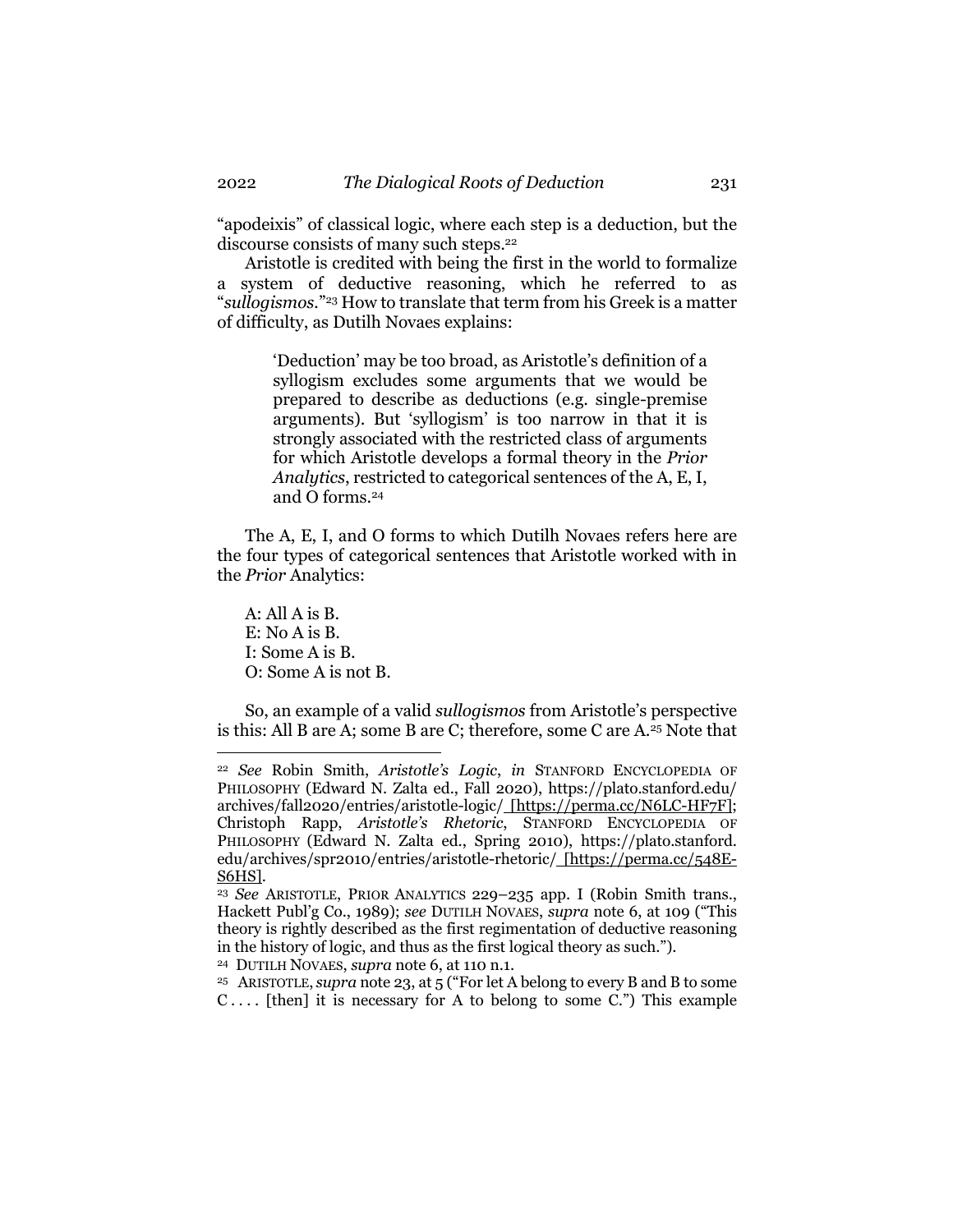each sentence attributes a predicate to some or all of its subject; the predicate is not conditional. These sentences may be useful for reasoning to certain kinds of scientific conclusions, Aristotle's central concern at this point. But they are not the kind of deductions that we need in law to adjudicate a particular case. For those, we need conditional propositions in a form something like this:

*Major Premise*: [Any person] who operates a vehicle in the municipal park [is] guilty of a gross misdemeanor.

*Minor Premise:* Mr. Biker operated a vehicle in a municipal park.

*Conclusion:* Mr. Biker is guilty of a gross misdemeanor.<sup>26</sup>

Here, unlike in Aristotle's syllogism, the major premise is conditional, with the presence of some antecedent (a person operating a vehicle) determining some consequent (misdemeanor guilt); and the minor premise refers to a specific individual. This is the *modus ponens* form of argument. 27

Dutilh Novaes' definition of *deductive argument* encompasses all these forms of argument. She characterizes deductive arguments as having three key characteristics: necessary truth-preservation, stepwise or perspicuous structure, and belief bracketing.<sup>28</sup> Necessary truth-preservation means that if the premises of a deductive argument are true, the conclusion must be true.29 These arguments are thus "monotonic," meaning that the addition of any premise(s) will not change the truth condition of the conclusion.<sup>30</sup> In this sense,

illustrates one characteristic of Aristotle's categorical sentences that is not consistent with all conceptions of deduction: There is at least one instance of every predicate. For Aristotle, "All B are A" is true only if there is a least one B. See STEPHEN F. BARKER, THE ELEMENTS OF LOGIC 44 (6th ed. 2003). A legal rule does not require this instantiation: "If anyone operates a vehicle in the park, they are guilty of a misdemeanor" could be true even if no one ever has or ever does operate a vehicle in the park.

<sup>26</sup> Larson, *supra* note 3, at 676.

<sup>27</sup> PATRICK J. HURLEY & LORI WATSON, A CONCISE INTRODUCTION TO LOGIC 382–83 (13th ed. 2018); Larson, *supra* note 3, at 676. This represents a propositional logic. HURLEY & WATSON, *supra*, at 381–83. There are other logics, of course. *Id.* at 327.

<sup>28</sup> DUTILH NOVAES, *supra* note 6, at 5–8.

<sup>29</sup> *Id.* at 5.

<sup>30</sup> *Id.*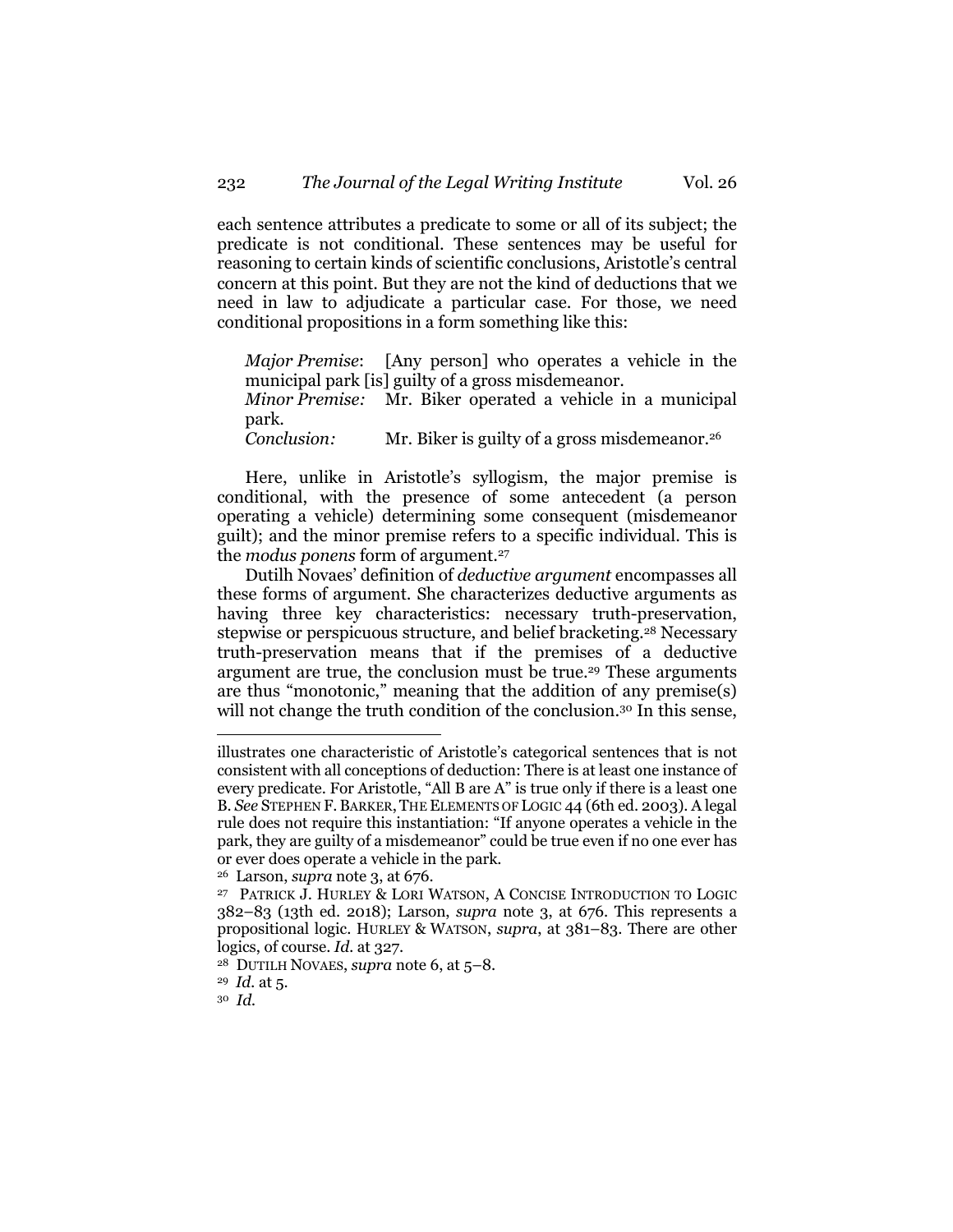then, deductive arguments are *indefeasible*: if the premises are true, nothing can defeat the argument.31 Dutilh Novaes argues throughout the book that this "necessary truth-preservation is in fact a cognitive oddity."32

Perspicuity refers to the connections between the steps in a deductive argument. It is "very naturally understood in dialogical terms; dialogue itself is a stepwise, dynamic process, where parties typically take turns in making contributions to the conversation as reactions to what has been said previously."33 Even in mathematical proofs, however, not every step need be included, depending on context. <sup>34</sup> There are "varying *levels of granularity* of a proof presentation," where some steps may be omitted depending on the context.35

Deduction requires bracketing belief, because its "focus is exclusively on the *connection* between premises and conclusions, not

In argumentation theory, just as in property law, something that is *defeasible* stands until and unless something comes along to *defeat* it. Brian Bix thus described a defeasible concept as "subject to an analytical structure such that certain criteria justified the assertion of some legal claim (like 'valid contract'), but that claim might subsequently be defeated by the discovery of additional facts." Brian H. Bix, *Defeasibility and Open Texture*, *in* THE LOGIC OF LEGAL REQUIREMENTS: ESSAYS ON DEFEASIBILITY 193, 197 (Jordi Ferrer Beltrán & Giovanni Battista Ratti eds. 2012) (citing H.L.A. Hart, *The Ascription of Responsibility and Rights*, 49 PROC. ARISTOTELIAN SOC., 175 (1948–49)). Pollock described reasoning as defeasible if "the premises taken by themselves may justify us in accepting the conclusion, but when additional information is added, that conclusion may no longer be justified." John L. Pollock, *Defeasible Reasoning*, 11 COGNITIVE SCI. 481, 481 (1987).

Brian N. Larson, *Endogenous and Dangerous*, 22 NEV. L.J. (forthcoming 2022) (manuscript at 4 n.9), https://papers.ssrn.com/ sol3/papers.cfm ?abstract\_id=3814925 [https://perma.cc/YL7J-HWBS].

<sup>32</sup> DUTILH NOVAES, *supra* note 6, at 62.

<sup>35</sup> *Id.* at 35.

<sup>31</sup> The alternative, a defeasible argument, is still rational:

<sup>33</sup> *Id.* at 65.

<sup>34</sup> *Id.* at 7.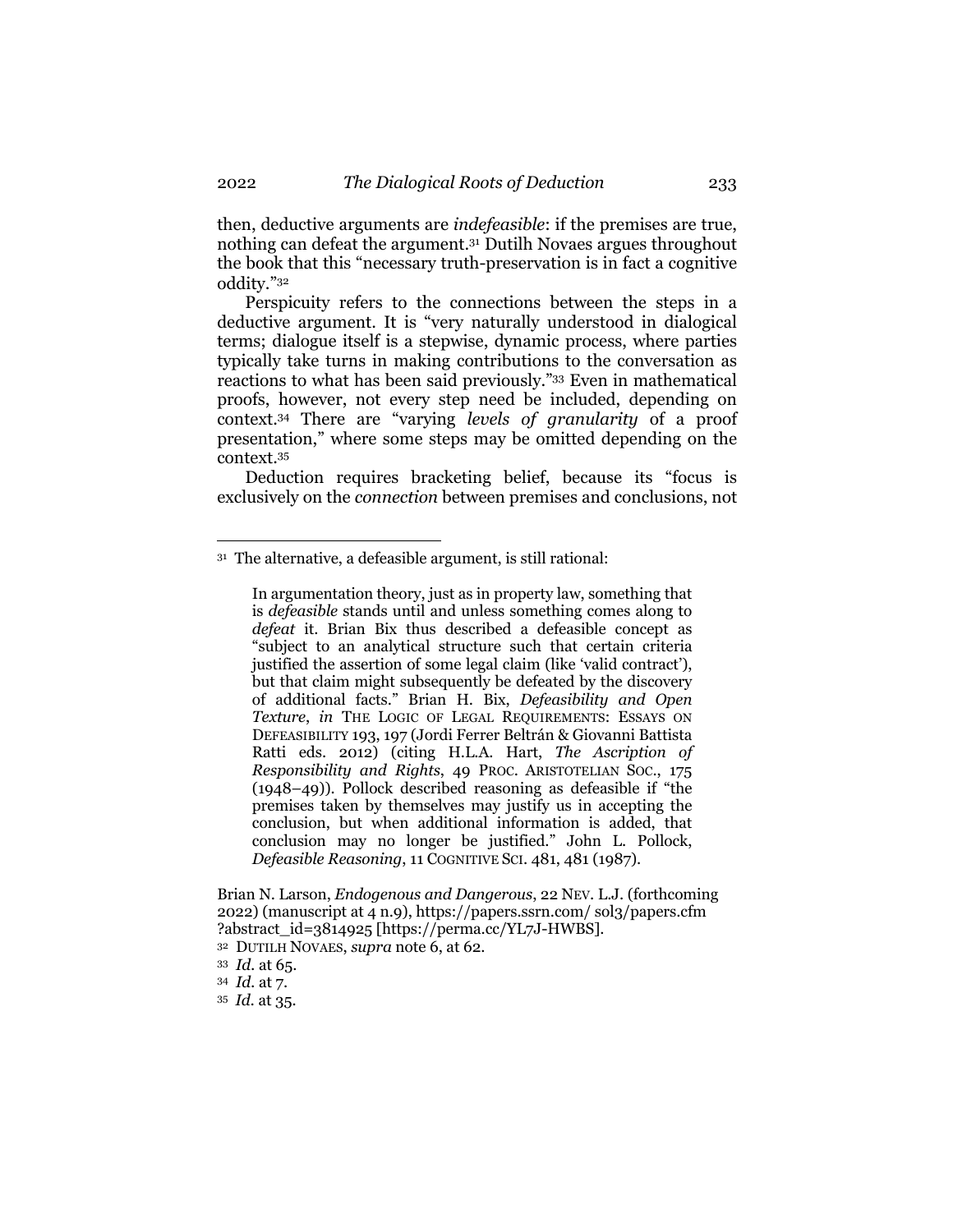on the nature or plausibility of the premises or conclusions."36 It's easy to see why empirical evidence suggests that folks don't like to bracket belief: "Try to explain to a group of uninitiated, logically naïve interlocutors (say, high-school students) that 'All cows are blue, and all blue things are made of stone, so all cows are made of stone'" is a valid deduction.37 Those students will likely get hung up on the truth (or falsity) of the premises, which speaks to the argument's *soundness*, rather than its deductive *validity*. <sup>38</sup> Lawyers and judges frequently engage in belief bracketing when they infer conclusions from assumptions or argue in the alternative. The arguer might say, "Assuming the court were to rule in this way, [list of calamities]." Or "The rule is A, but even if the rule were B, the outcome would be the same because [list of reasons]."

We naturally understand some of the appeal of deduction, including particularly the "higher degree of certainty for a conclusion (given the truth of the premises) than reasoning methods that do not guarantee truth-preservation  $\ldots$  ."<sup>39</sup> Dutilh Novaes argues, though, that "[t]hese are desirable properties for a method of reasoning in the context of scientific (including mathematical) inquiry, but are basically out of place in more mundane situations."40 I've argued elsewhere that law is such a situation, and that so-called "deductions" in the law are neither indefeasible nor monotonic.41 Given this conceptual introduction, we can consider the organization of the book.

## **B. Claims and Structure of Dutilh Novaes' Argument**

In Part I, Dutilh Novaes sets out the book's principal concerns from a philosophical perspective. In Chapter 1, she identifies her main questions, particularly where deduction is found and how is it used, what is the nature of the necessity in deduction, and what is the point of deduction. Here she offers her principal claim and some subsidiary standpoints. She carefully argues for and describes her methodology in first half of Chapter 2 and summarizes the book's arguments in its

<sup>36</sup> *Id.* at 7.

<sup>37</sup> *See id.* at 8.

<sup>38</sup> *See id.*

<sup>39</sup> *Id.* at 236.

<sup>40</sup> *Id.*

<sup>41</sup> Larson, *supra* note 31, at 16.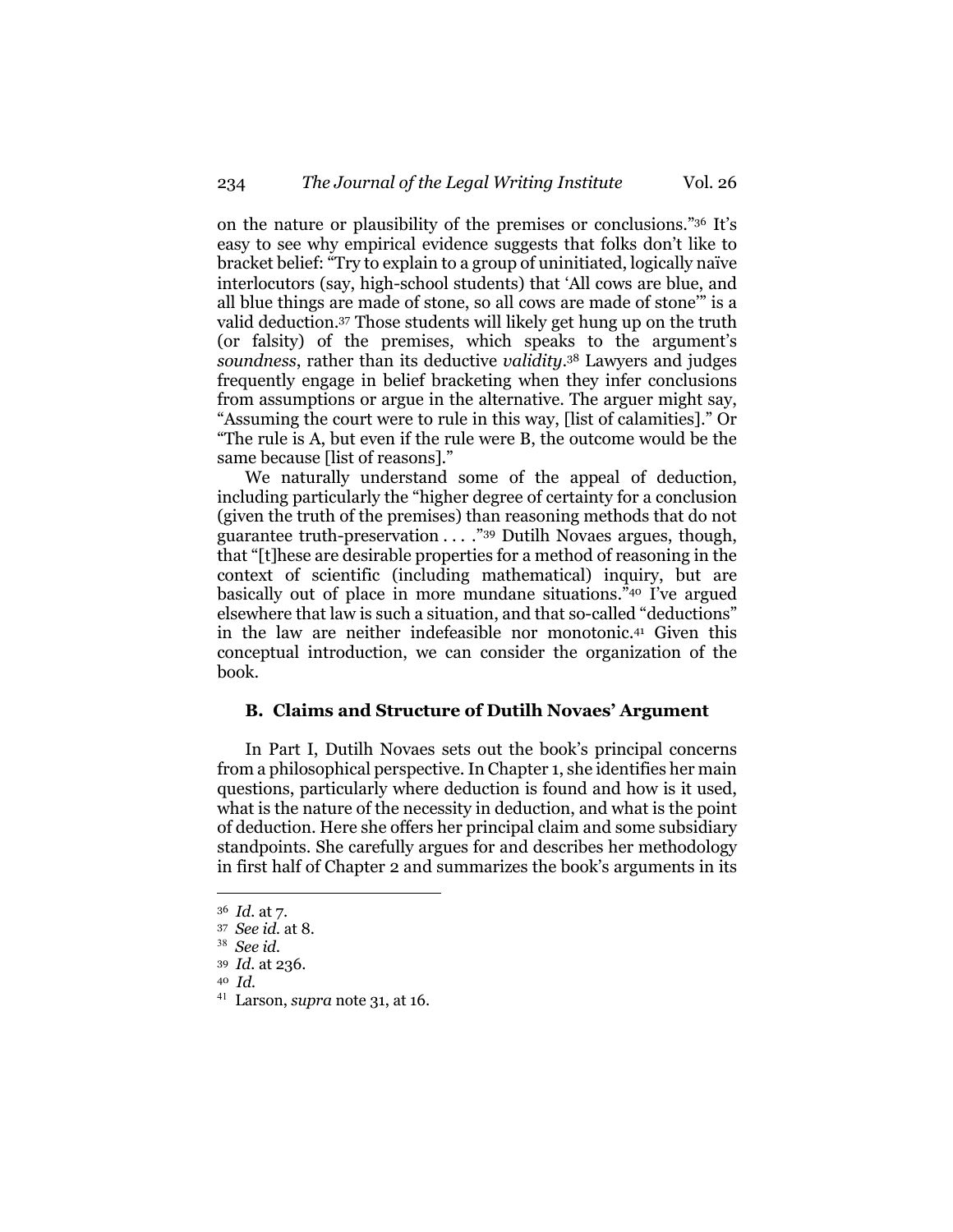second half. She describes her model of the "prover-skeptic dialogue" for deduction in Chapter 3, characterizing deduction as involving (in many cases) an actual dialogue and (in even more cases) an internalized skeptic, supporting a dialogical framework but with only one speaker or writer. In Chapter 4, Dutilh Novaes uses her dialogical model to explain the key features of deduction and then shows that it explains some other problems in logic.

In Part II, she moves to the history of deduction, arguing "that deduction emerged against the background of specific dialogical practices and retains many of the original dialogical components throughout the centuries."42 Dutilh Novaes first traces the uptake and development of Aristotelian deduction in medieval Europe and the Arab/Islamic world. She then describes the erasure of much of the dialogical roots of deduction in the Cartesian era and thereafter. This treatment begins with mathematics and dialectic in ancient Greece in Chapter 5. Chapter 6 is important: The first two-thirds deal with Aristotle's "syllogistic" and are a must-read for anyone bandying the term "syllogism" about. The final third is a brief but not oversimplified survey of the historical development of logic in the Indian subcontinent (including Afghanistan and Pakistan) and in China. Chapter 7 follows the history of deduction to the nineteenth century, explaining "why and how the dialogical origins of logic and deduction were slowly . . . forgotten in Europe."43

In Part III, Dutilh Novaes "discuss[es] empirical evidence that bears on the hypothesis that deductive reasoning is best understood in dialogic terms."44 She presents in Chapter 8 "empirical evidence on how humans reason, individually as well as in groups, specifically with respect to deductive problems."45 She shows that "content in general and background beliefs in particular have a strong effect on reasoning performance, and this includes both facilitating effects . . . [and] hindering effects."46 In Chapter 9, she explores the development of deductive reasoning in the cognition of the individual (its "ontogeny," as she calls it), <sup>47</sup> and in Chapter 10, its development

<sup>42</sup> DUTILH NOVAES, *supra* note 6, at 87.

<sup>43</sup> *Id.* at 132.

<sup>44</sup> *Id.* at 151 (identifying "evidence . . . from different fields, especially psychology of reasoning, cognitive science, and mathematics education"). <sup>45</sup> *Id.* at 151.

<sup>46</sup> *Id.* at 152–53.

<sup>47</sup> *Id.* at 169.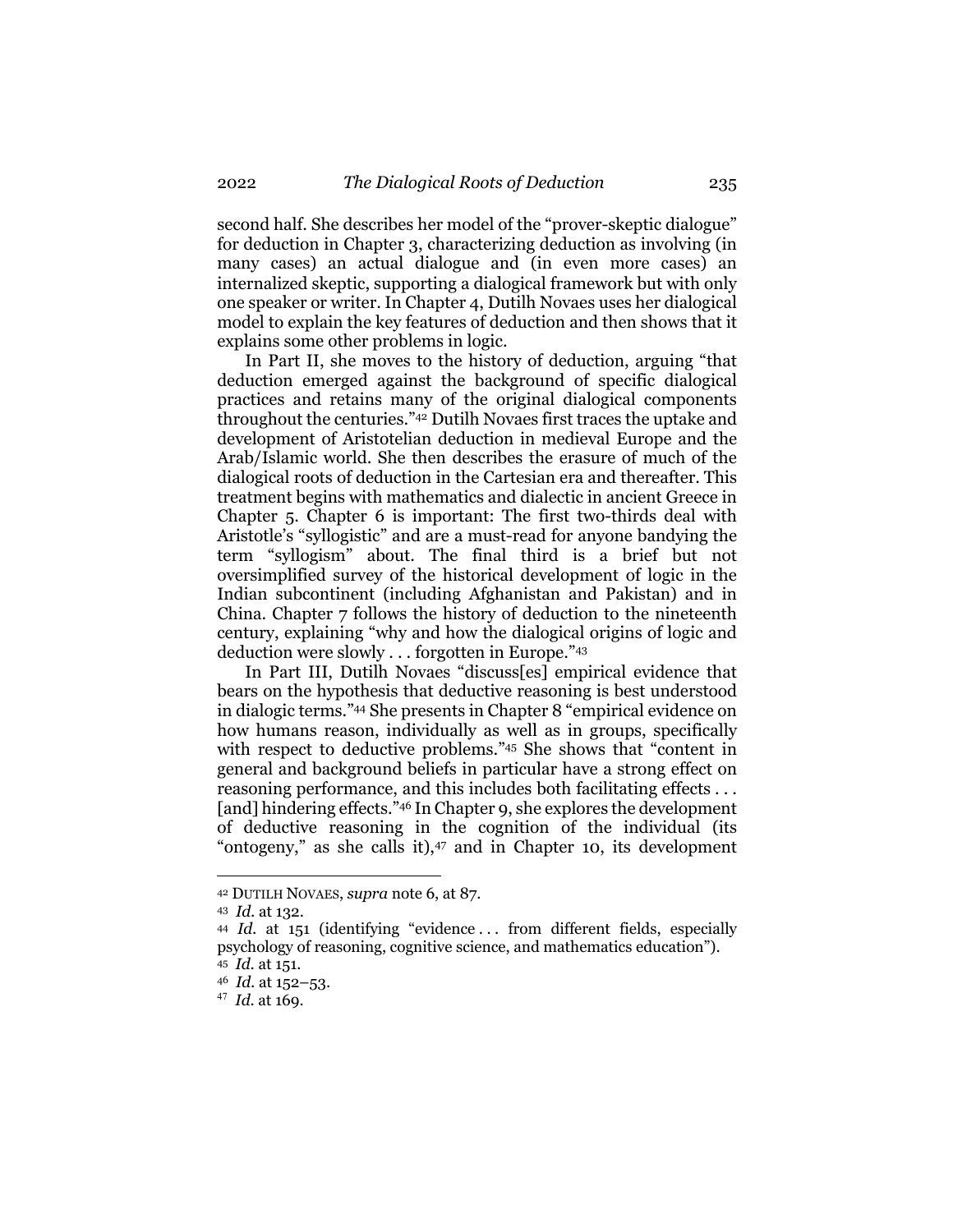within populations either as an evolutionary adaptation or as a cultural tool (its "phylogeny," as she calls it). <sup>48</sup> Finally, in Chapter 11, she takes a detailed look at the way deduction unfolds in the work of academic mathematics before offering some brief remarks in a concluding chapter.

In addition to supporting her main claim about the dialogical nature of deductive argument, Dutilh Novaes' book supports two less technical claims, one about deduction's typical role in human cognition, and the other about the appropriate contexts for deduction. Those who read the book will almost certainly concur with her conclusion that deduction is not a natural practice for humans: She notes that "[i]n much of the literature in philosophy of logic and on deductive reasoning more generally, it is often assumed that deduction is a widespread phenomenon."49 But "whether deductive reasoning is ubiquitous is by and large an empirical question, and the empirical data currently available suggest that it is not."50

As for the appropriate contexts for deduction, Dutilh Novaes concludes that deductive reasoning is for specialist users and does not model reasoning that is by nature defeasible. She claims that "deductive reasoning belongs in niches of specialists: mathematicians, scientists, and philosophers, and even in these niches it does not completely overpower other forms of reasoning."51 Omitted from her list is the field of law, and this may be a controversial contention for those who describe (at least some) legal reasoning as deductive. Nevertheless, I concur with her claim that "[h]ow best to model defeasible reasoning formally . . . is still a matter of contention, but it is clear that monotonic, indefeasible deductive logics are utterly inadequate for this job."52 In my view, *all* legal reasoning is defeasible and thus not deductive. To describe legal reasoning as "deductive" is to dress it in indefeasibility that it cannot exhibit, reenforcing a formalist view of what lawyers do to the detriment of the more nuanced view that reflects professional realities.

<sup>48</sup> *Id.* at 187.

<sup>49</sup> *Id.* at 10.

<sup>50</sup> *Id.* at 11; *accord id.* at 10 ("Tellingly, a survey article by one of the leading researchers in the field . . . is informally known among psychologists as the 'death of deduction.'").

<sup>51</sup> *Id.* at 12.

<sup>52</sup> *Id.* at 11.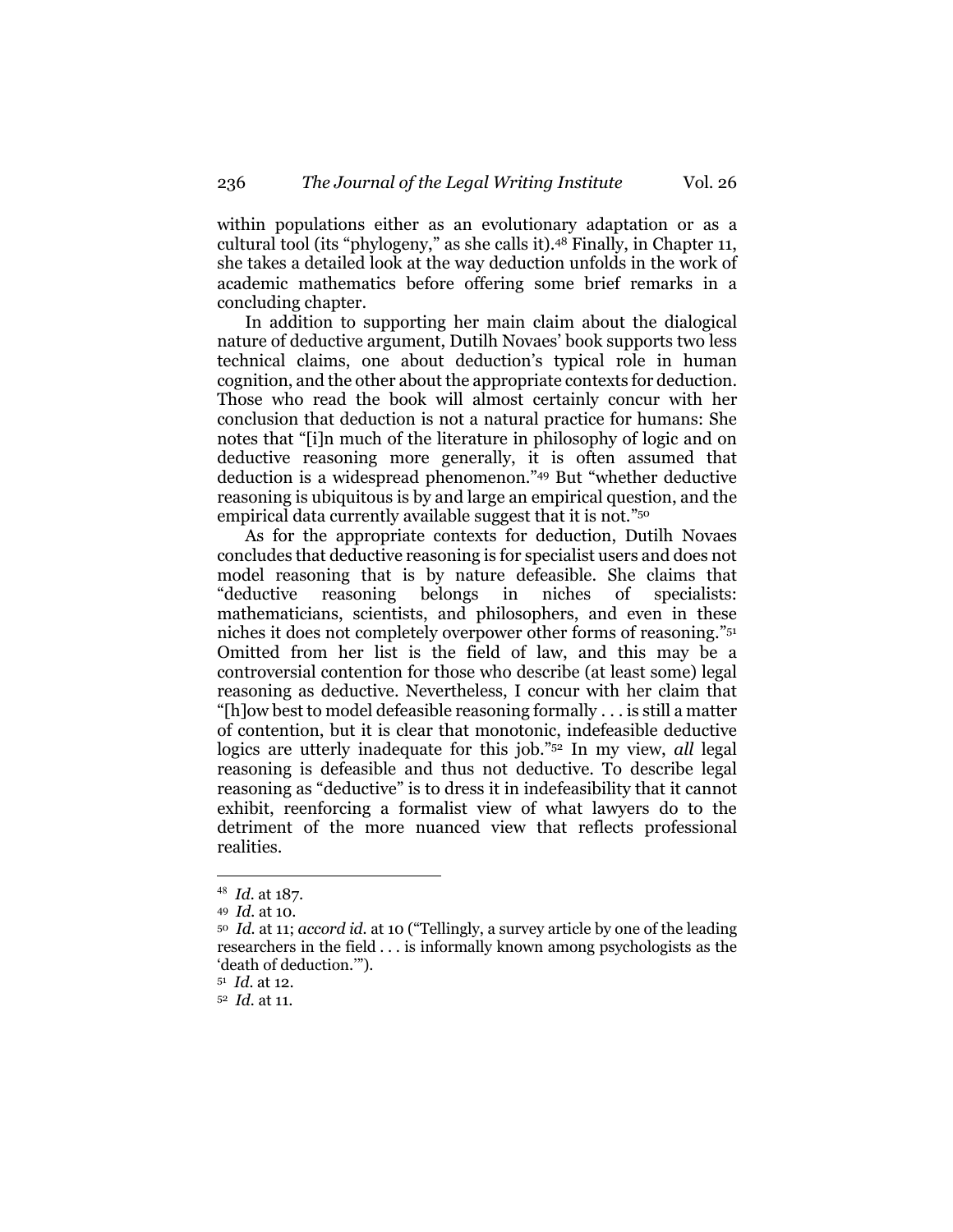#### **C. Treatment of Non-Western Traditions**

In developing her arguments, Dutilh Novaes is careful to give attention to traditions other than the Greek and European. Given that she is a scholar with experience in critical theory and a Latina trained initially in a developing country, this should be no surprise. She notes the exclusion of other traditions in the historiography of mathematics53 and addresses concerns of colonialism in the "empirical" or non-European vs. "analytic" or European orientations.54 Her discussion of data from cognitive studies includes participants from Africa and Brazil,55 and she relies on the work of many woman scholars in the field of logic, dominated for centuries millennia, really—by men.

Further, Dutilh Novaes is careful to explain the development of logical traditions within their social contexts. In Chapter 7, she devotes considerable attention to the work of medieval Arab and Muslim scholars, including Avicenna, who "famously identified *concepts* as the subject matter of logic,"56 a move that may have influenced similar thinking by Kant. She concludes "that fully-fledged deduction does not emerge in China or India . . . , even if in both places (especially in India) debating practices were of paramount importance."57 But she calls on the reader "not to say that having given rise to the concept of deduction makes Ancient Greek logic automatically superior. In fact, regarding complexity and sophistication, it is fair to say that classical Indian logic, in particular, is on a par with Ancient Greek logic."58

#### **D. Technical Sections to Read—or Skip**

Through this wide-ranging discussion, Dutilh Novaes' writing style is very accessible. Nevertheless, the material can sometimes become rather technical. This paragraph and the next identify certain of the more technical sections that are important for understanding

<sup>53</sup> *Id.* at 93.

<sup>54</sup> *Id.* at 176, 176 n.5.

<sup>55</sup> *Id.* at 176–77.

<sup>56</sup> *Id.* at 141.

<sup>57</sup> *Id.* at 123.

<sup>58</sup> *Id.*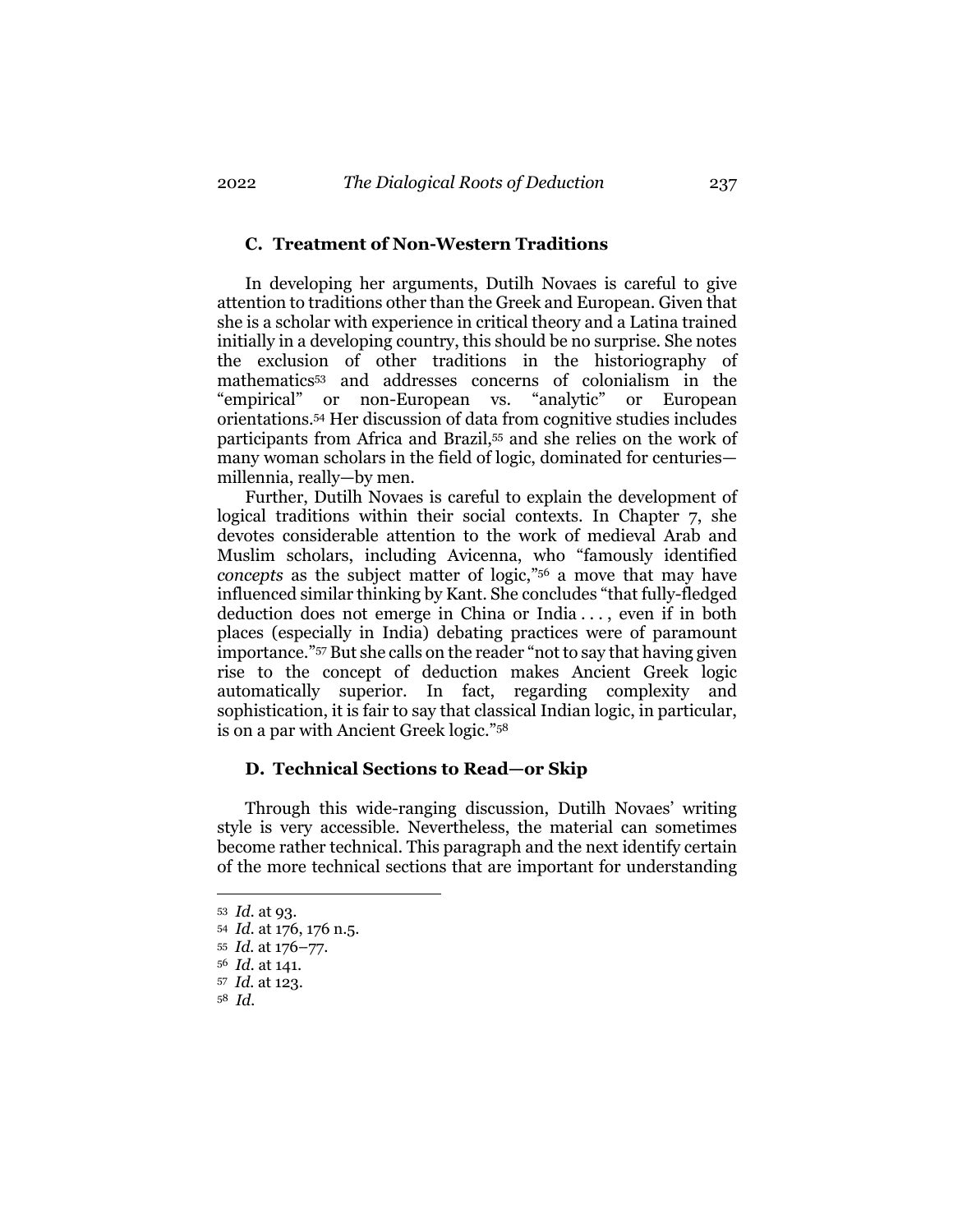the key points of the book and other sections readers can afford to skim if they are not central to their reading goals. Chapter 3 is rather technical, especially the first half, but readers should attempt it because it helps make sense of Section 3.3, which is itself an important framework for the rest of the book. It also deserves attention of legaltheory readers to link this work to the law, as it describes the kinds of roles that legal reasoners may take on in dialogical exchange. Near the other end of the book, Chapter 11 is quite technical but interesting to show that even mathematical proofs play a variety of social roles, depending on context, and that successful ones are constructed with their social contexts in mind. In particular, Dutilh Novaes offers three case studies that are quite technical but very useful for showing the social dimensions of these arguments. 59

A number of other discussions are probably only of interest to specialists in logic, including brief discussions of non-monotonic deductive systems,60 logical pluralism, <sup>61</sup> and the nature of deductive necessity<sup>62</sup> and logical consequence.<sup>63</sup> There are also longer discussions that many readers may wish to skip. One example is the quite-technical discussion in Chapter 3 of dialogical models that are precursors or alternatives to her "prover-skeptic" model.64 Other more extended discussions that are difficult and may not yield great benefit to those in our field include the normativity of logic,<sup>65</sup> paradoxes,66 arguments "leading to the impossible" or reductio ad absurdum,67 the kinds of philosophic entities that mathematical proofs are,<sup>68</sup> and finally, computational and probabilistic proofs.<sup>69</sup> Readers encountering the sections described in this paragraph may safely, in my view, skim them to get to more important content.

- <sup>60</sup> *Id.* at 5–6.
- <sup>61</sup> *Id.* at 82–84.
- <sup>62</sup> *Id.* at 12–17.
- <sup>63</sup> *Id.* at 73–74.
- <sup>64</sup> *Id.* at 39–46.
- <sup>65</sup> *Id.* at 74–78. <sup>66</sup> *Id.* at 78–82.
- 
- <sup>67</sup> *Id.* at 120–22.
- <sup>68</sup> *Id.* at 206–09. <sup>69</sup> *Id.* at 228–32.

<sup>59</sup> *Id.* at 216–21.